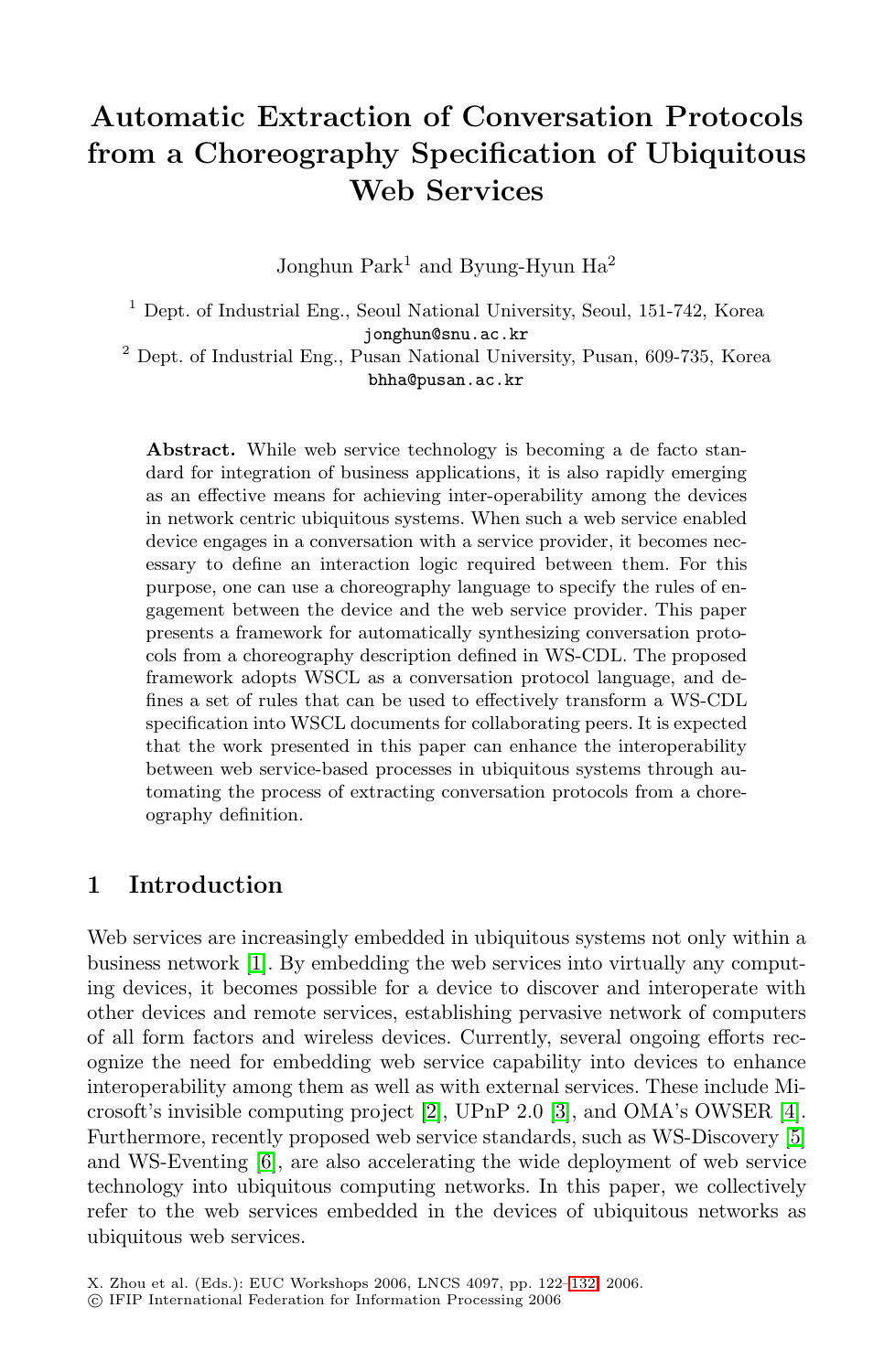Considering the importance of interoperability in realizing the ultimate vision of ubiquitous computing, we envision that making devices web service enabled appears to be a vital approach, and at the same time it necessitates several new breed of research problems to be addressed. In particular, when a device is web service enabled and engages in a conversation with a service provider, it becomes necessary to define an interaction logic required for them in order to coordinate the interactions during autonomous web services conversations. For this purpose, one can use a choreography language to specify the rules of engagement between the device and the web service provider.

There are currently two major approaches to describing web services choreographies, namely the *global view* approach and the *individual view* approach, depending upon whether they describe either (i) the choreography of an entire system consisting of all potential participants, or (ii) the choreographies expected by each individual participant [\[7\]](#page-10-7). WS-CDL (Web Services Choreography Description Language) [\[8\]](#page-10-8) is a language that takes the global view approach whereas WSCL (Web Services Conversation Language) [\[9\]](#page-10-9) is one that bases on the individual view approach. Indeed the individual view represents the expected conversation behavior of a single collaborating party, and it describes public aspects of a web service, leaving private aspects such as business logic to specific implementations. For this reason, we call it *conversation protocol* to distinguish it from the global choreography specification.

We identify two conversion problems associated with the approaches mentioned above: The first issue is how to obtain a global choreography specification from the conversation protocols of individual participants. The conversation protocols that specify the interactions among collaborating parties are usually developed independently with an expectation that they can function together, and the problem is to develop a method by which the independently defined conversation protocols can be composed together into a single global choreography. This approach requires the use of a global model that describes the desired flow of messages among the participants, and there have been several research results reported in the literature for this problem [\[10\]](#page-10-10).

The second issue, which corresponds to the opposite case of the first issue, is to develop a framework that can generate a conversation protocol for each of the collaborating parties from a global choreography definition. The generated conversation protocol can then be used as an end point skeletal behavior description for building an executable process that will be used by a participant to seamlessly interact with the other collaborating processes. Yet, presently there is no concrete computational method available to address this problem.

Motivated by this, this paper considers WS-CDL as a global choreography specification language, and proposes a new framework that can support automatic synthesis of conversation protocols described in WSCL from a WS-CDL specification. Our proposed framework for automatic extraction of conversation protocols is expected to not only enhance the interoperability of the web service based interactions but also increase the user acceptance of recently emerged proposals for web service choreography in the emerging ubiquitous service networks.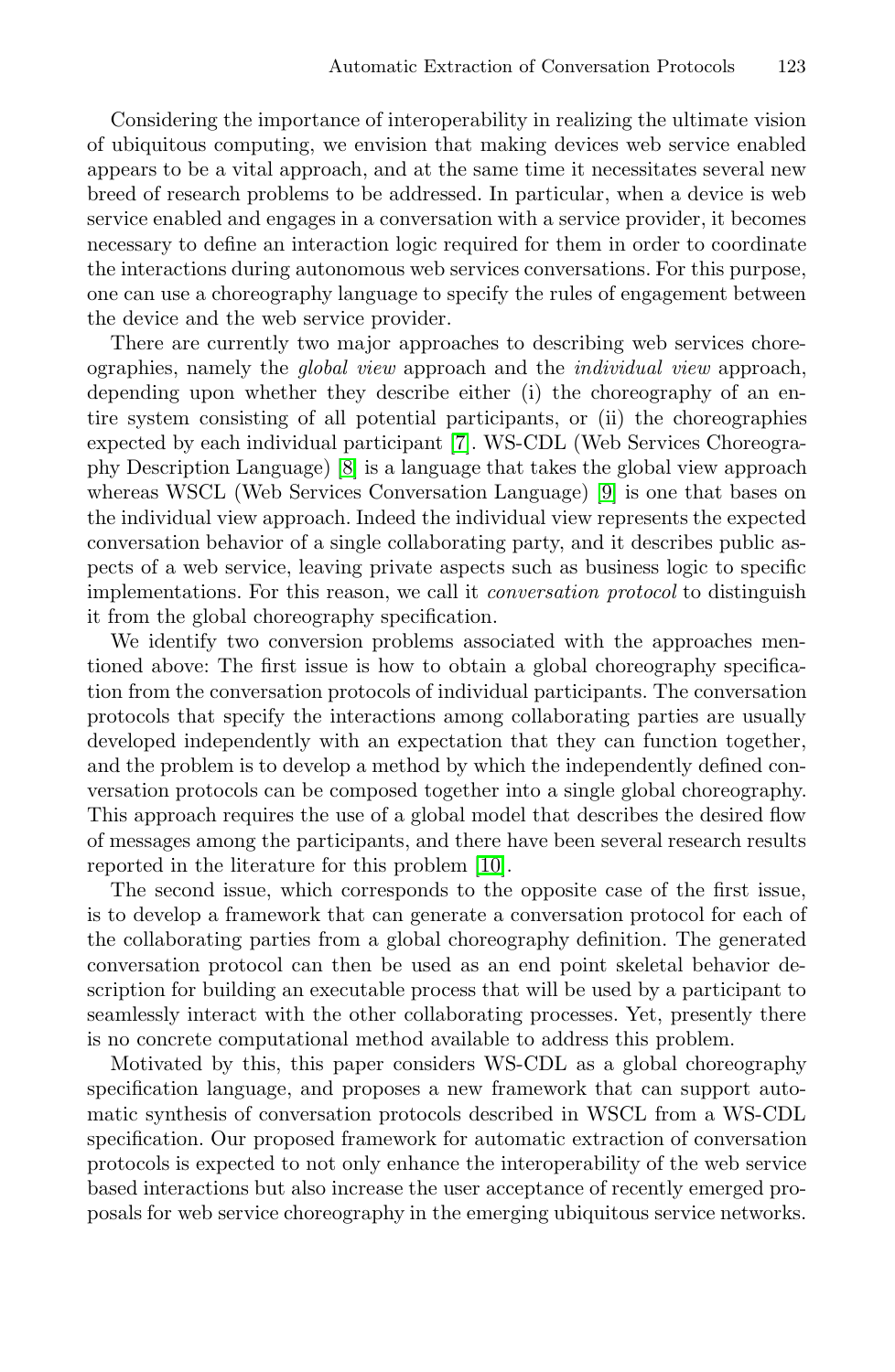The rest of the paper is organized as follows: Section [2](#page-2-0) reviews the basic concepts of WS-CDL and WSCL, and then introduces an example scenario that motivates the presented research. In Section [3](#page-3-0) we present the proposed framework, and it is demonstrated through the example scenario in Section [4.](#page-8-0) Finally, Section [5](#page-9-0) gives the conclusion and descriptions on the future work.

## <span id="page-2-0"></span>**2 Languages for Web Service Choreography and Conversation Specification**

WS-CDL is an XML-based language that describes peer-to-peer collaborations of web service participants through defining, from a global viewpoint, their common and complementary observable behavior, where ordered message exchanges result in accomplishing a common goal [\[8\]](#page-10-8). It introduces various components to effectively describe observable behavior of multiple participants within the context of a global model. In order to define a choreography of interactions, one must first define data components such as role types, relationship types, information types, token types, and channel types, and declare necessary variables. Subsequently, a choreography definition is completed by specifying interactions and control flows among them in terms of ordering structures and work units.

On the other hand, WSCL allows the abstract interfaces of web services, i.e. the conversation protocols, to be defined. It specifies the XML documents being exchanged as well as the allowed sequencing of these document exchanges. The conversation proceeds from one interaction to another according to the legally defined transitions. The purpose of WSCL is to provide and define the minimal set of concepts necessary to specify conversations. Hence, WSCL describes the public processes in which the participants of a web service engage, and it focuses on the conversation behavior based on the individual participant's view.

Transformation of the data components of a WS-CDL document into the corresponding elements of WSCL for the participant in consideration can be carried out without difficulty if one uses an XML transformation language such as XSLT [\[11\]](#page-10-11). This transformation process can be considered as a projection into an individual view out of a global choreography. However, it is not straightforward to transform the control flows defined in a WS-CDL document into those available in WSCL. WS-CDL is rooted on pi-calculus and thus able to provide high-level control flow constructs such as parallel flows and loops whereas WSCL is based on automata formalism where only the finitely many states and transitions are allowed. Therefore, the proposed framework focuses on the problem of transforming the control flows of WS-CDL to those of WSCL, leaving out the other details such as the projection and transformation of XML elements.

As a motivating example, we consider the following scenario: A presentation room is equipped with an audio system and a video system, each of which provides a web service for setting up the corresponding equipment. When a user with a mobile computing device such as PDA and smart phone enters the room, the device needs to go through several interactions with the software agent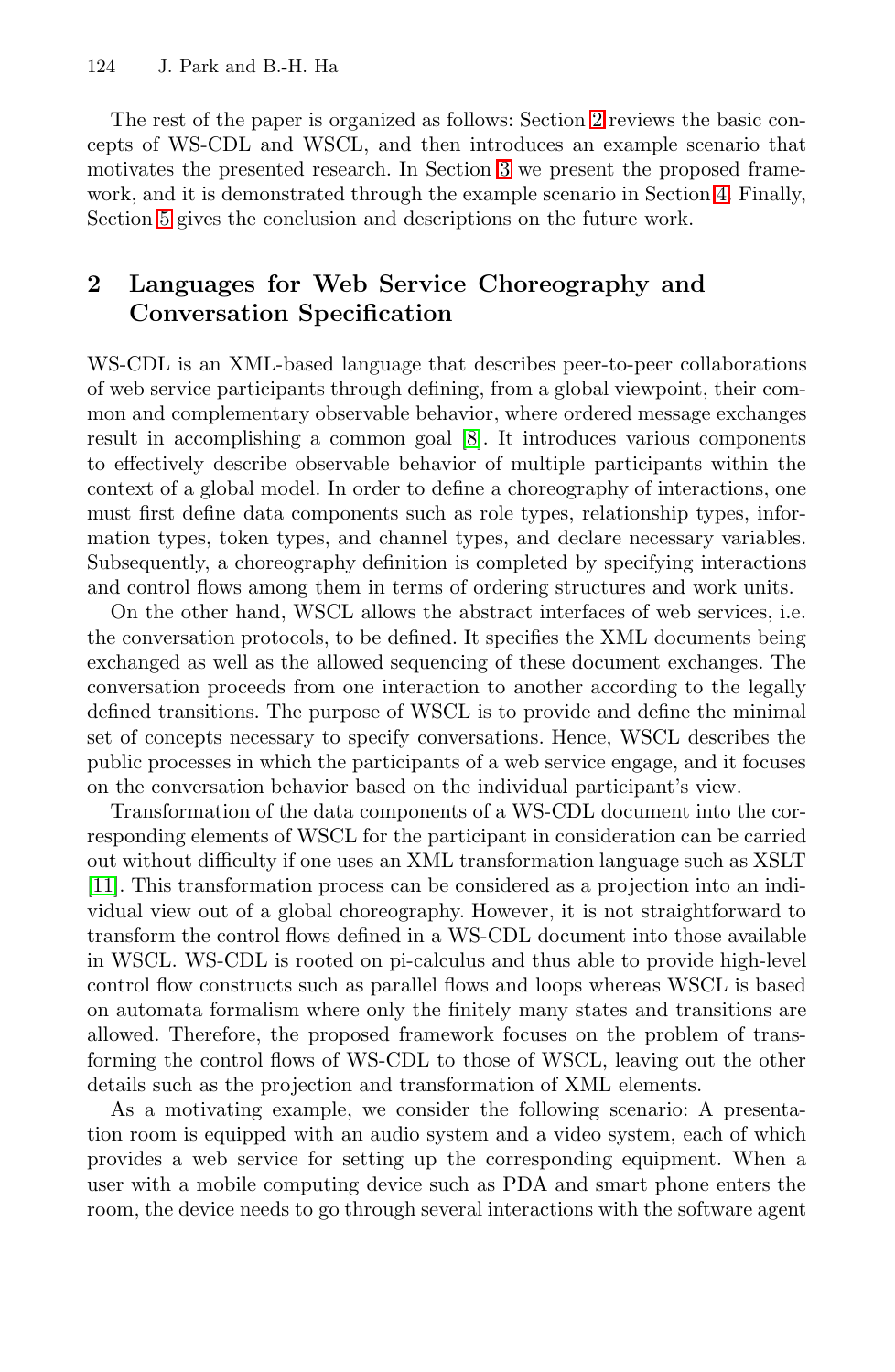```
<choreography name="PresentationSetup" root="true">
  ...
<sequence>
  <interaction name="Login" ...> ...
   <exchange name="sendId"/>
  </interaction>
  <parallel>
    <interaction name="AudioSetup" ...> ...
      <exchange name="exchangeAudioInfo"/>
    </interaction>
    <workunit name="Repeat until video setup completes" repeat="vSetupDone = false">
      <choice>
        <interaction name="ProjectorSetup" ...> ...
          <exchange name="exchangeProjectorInfo"/>
        </interaction>
        <interaction name="CurvedWallSetup" ...> ...
          <exchange name="exchangeCurvedWallInfo"/>
        </interaction>
      </choice>
    </workunit>
  </parallel>
</sequence>
</choreography>
```
**Fig. 1.** A WS-CDL specification for the example scenario

<span id="page-3-1"></span>responsible for coordinating the equipment in the room in order to configure the audio and video system appropriately.

More precisely, after the login interaction that certifies the mobile device, the setup processes for the audio and video systems are executed in parallel. We consider two available video systems, namely an LCD projector and a curved wall for setting up a virtual reality environment, from which the user can choose. As for the video system, the user is allowed to perform repeated trials for the equipment configuration. We further assume that the choreography requirement is defined by use of WS-CDL whereas the mobile device is configured to carry out conversation based on WSCL. Since WS-CDL itself is not an executable specification, the generation of a WSCL document is necessary for the mobile device and the software agent to interoperate with each other.

Based on the above choreography descriptions, a WS-CDL specification can be defined as shown in Figure [1.](#page-3-1) For the sake of brevity, only the XML elements pertaining to the control flows are shown in Figure [1.](#page-3-1) The most outer flow control construct is sequence that contains one interaction element and one parallel element which further includes an interaction and workunit. The behavior of the loop is controlled by use of the variable vSetupDone that is initially set to 'false' and then changed to 'true' when the result of ProjectorSetup or CurvedWallSetup is successful.

#### <span id="page-3-0"></span>**3 Proposed Framework**

Having introduced the basic notions of WS-CDL and WSCL, we proceed to introduce the proposed approach to automatically synthesizing a WSCL specification from a given WS-CDL document. For the framework descriptions, we only consider the conversations between two parties out of many possible conversations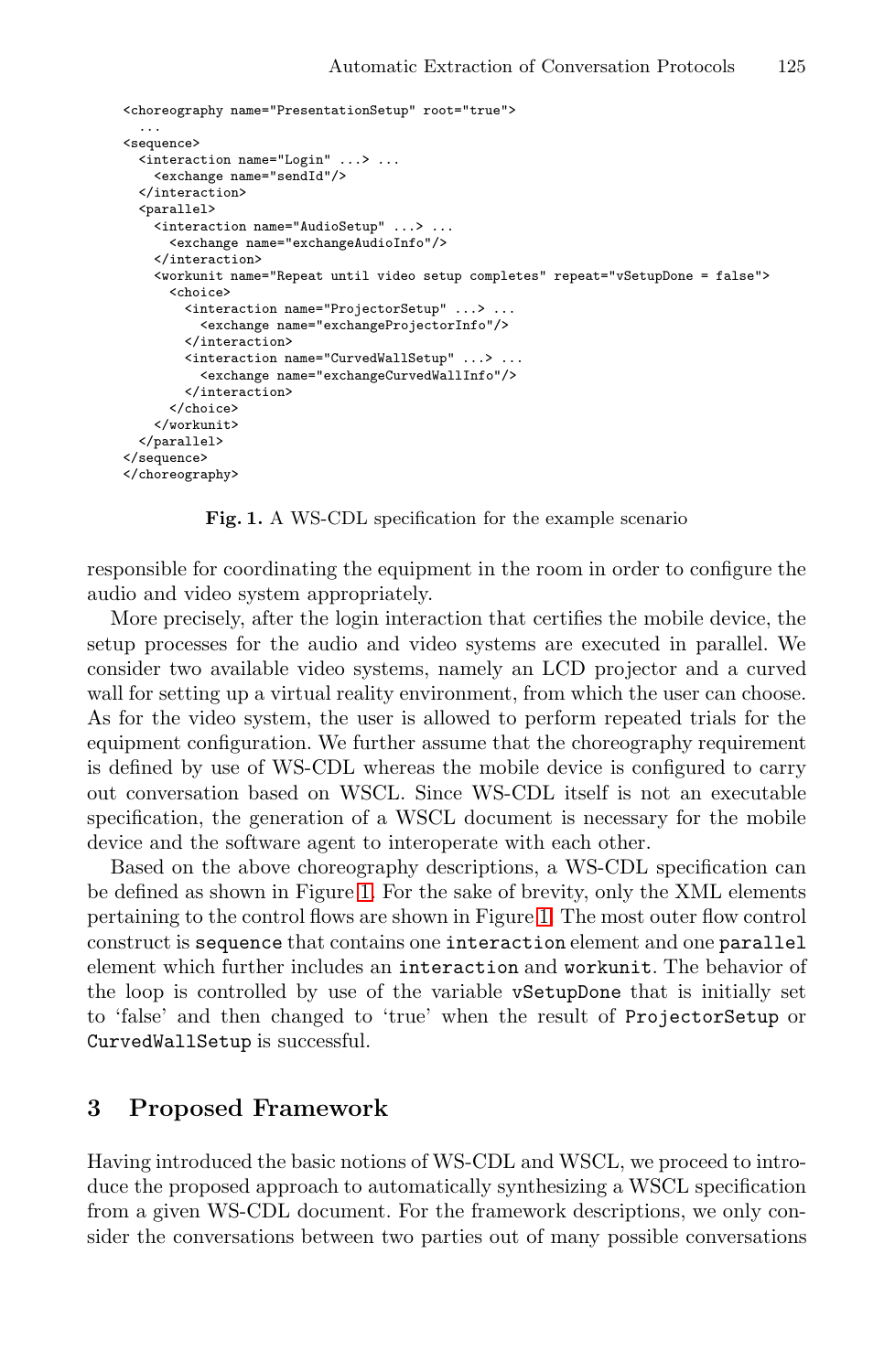defined for multi-parties in WS-CDL, since WSCL can only support peer to peer interactions. Such a transformation for the parties in consideration can be easily carried out by use of projections into specific participants and roles as mentioned in Section [2.](#page-2-0)

We first define the notion of *conversation module* (CM) that represents a component to be composed. CM is a valid WSCL specification with the constraints that it has a single Interaction of type  $S$  and a single Interaction of type  $F$ where  $S$  and  $F$  respectively indicates the start and the finish of the module. The initial step of the proposed framework is to define the following WSCL elements for each exchange element of WS-CDL, E*i*.

```
<Interaction StepType="" id="Ii"> ... </Interaction>
<Interaction StepType="" id="Si"> ... </Interaction>
<Interaction StepType="" id="Fi"> ... </Interaction>
<Transition>
  \leqSourceInteraction href="#S_i"/> \leqDestinationInteraction href="#I_i"/> ...
</Transition>
<Transition>
  \leqSourceInteraction href="#I_i"/>\leqDestinationInteraction href="#F_i"/> ...
</Transition>
```
The above transformation introduces three WSCL Interactions,  $I_i$ ,  $S_i$ ,  $F_i$ , which respectively represent the considered WS-CDL exchange element, and the start and finish of a WSCL Interaction. It also creates two WSCL Transitions among them. Furthermore, the WS-CDL's interaction element which the exchange belongs to is also recorded as an additional element so that it can be referred to when traversing the Interaction elements of a WSCL specification during the parallel composition defined later in this section. Note that the transformation of each WS-CDL exchange element yields a valid CM.

Once the transformation is carried out for all the exchange elements defined in the WS-CDL, the next step is to construct CMs for the interactions defined in the WS-CDL, which may have more than one exchange element. Two CMs,  $CM_i$  and  $CM_j$ , that correspond to the exchange elements contained in an interaction of WS-CDL, are composed into another  $CM_k$  by using the following rule for sequential composition:

- 1) Remove the type F Interaction and its associated Transitions from CM*<sup>i</sup>*
- 2) Remove the type S Interaction and its associated Transitions from  $CM_i$
- 3) Introduce new Transitions from all the Interactions that are the sources of the Transitions removed in Step 1) to the Interactions that are the destinations of the Transitions removed in Step 2)

Subsequently, the following set of rules are defined in order to effectively transform the WS-CDL control constructs to the corresponding flow logic of WSCL. First, the sequence composition of two CMs, namely  $CM_i$  and  $CM_j$ , is computed by use of the above sequential composition rule. Second, the following rules are used to carry out choice composition of two CMs,  $CM_i$  and  $CM_j$ .

1) Remove all the Interactions of type S and their associated Transitions from CM*<sup>i</sup>* and CM*<sup>j</sup>*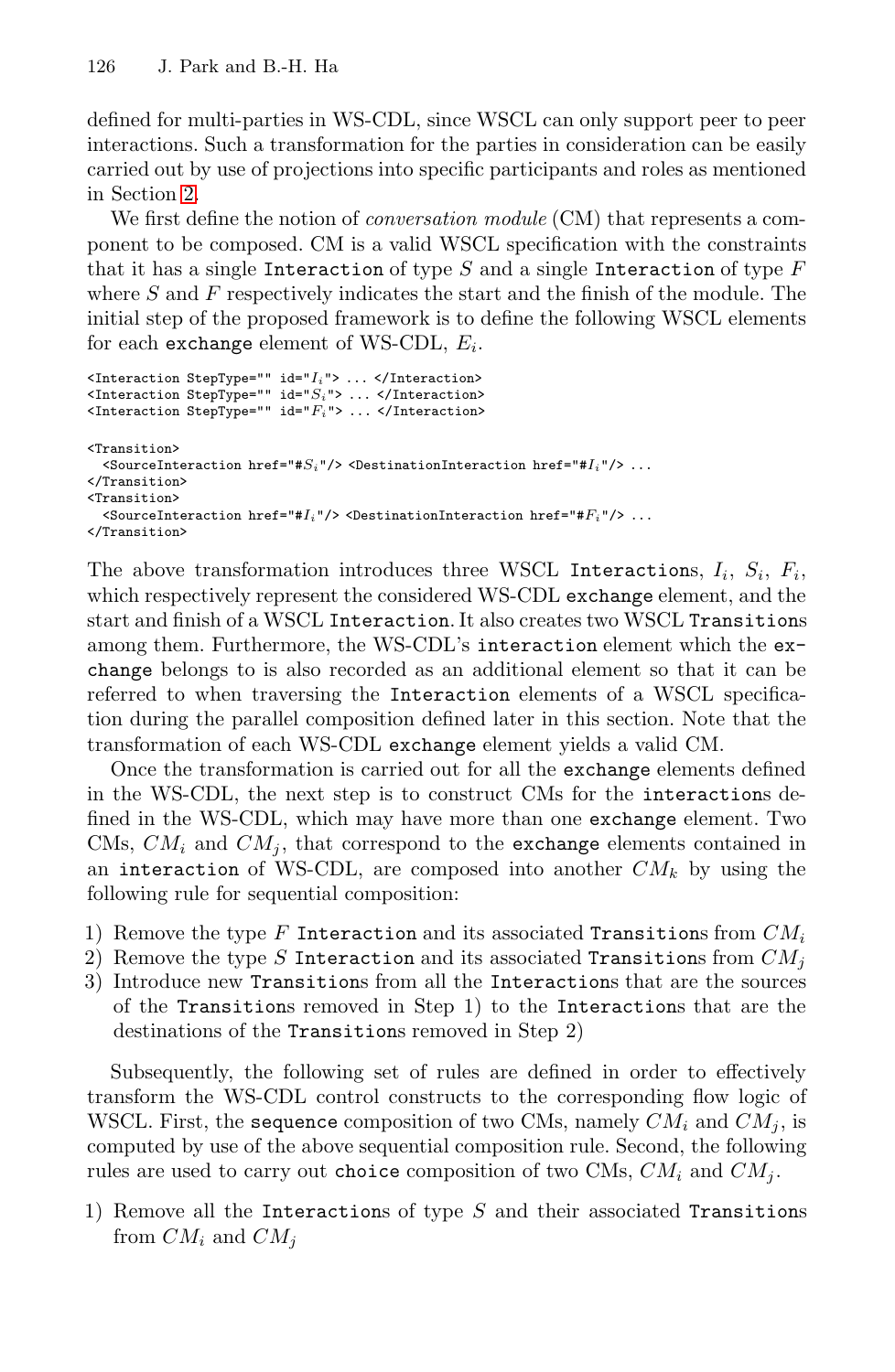- 2) Remove all the Interactions of type  $F$  and their associated Transitions from CM*<sup>i</sup>* and CM*<sup>j</sup>*
- 3) Introduce a new Interaction of type S, S*k*, and new Transitions which connect from  $S_k$  to all Interactions that are the destinations of the Transitions removed in Step 1)
- 4) Introduce a new Interaction of type F, F*k*, and new Transitions which connect from all Interactions that are the sources of the Transitions removed in Step 2) to F*<sup>k</sup>*

Third, the CM of which the looping behavior is controlled by workunit is transformed into the corresponding WSCL elements by use of the following rules. We let  $T_s$  and  $T_f$  respectively be the set of Transitions of which the source is the Interaction of type  $S$ , and the set of Transitions of which the target is the Interaction of type  $F$ .

- 1) Introduce new Transitions that connect from all the Interactions that are the sources of  $T_f$  to all the Interactions that are the destinations of  $T_s$
- 2) For each Transition introduced in Step 1), record the corresponding exchange element from the WS-CDL document from which Interaction is defined

Lastly, for the parallel composition, we construct a shuffle of two CMs, which generates all the possible interleavings between two finite state machines represented by  $CM_i$  and  $CM_i$ . That is, while the shuffle obeys the interaction order specified within each CM, it combines two interaction sequences in all possible combinations. During the parallel composition, each Interaction is augmented with an *execution history* defined as follows in order to identify the next executable Interaction as well as the destinations of its Transitions for repetition.

**Definition 1 (Execution History).** *An execution history is a set of* Interaction*s defined in CMs such that if two* Interaction*s in the execution history,* I*<sup>k</sup> and* I*l, belong to the same CM, then the following two properties hold:*

- *a)* I*<sup>k</sup> and* I*<sup>l</sup> can be connected by using only the* Transition*s associated with the* Interaction*s in the execution history*
- *b)* There is no Interaction,  $I_m$ , in the execution history such that both of  $I_k$ *and* I*<sup>l</sup> are the destinations of outgoing* Transition*s of* I*<sup>m</sup>*

From an execution history, we can construct a companion set, named *exchange history*, in view of WS-CDL specification, which is defined as follows.

**Definition 2 (Exchange History).** *Given an execution history containing the set of* Interaction*s that have been executed, the exchange history is defined as a set of* exchange*s (originally defined in WS-CDL) to which the* Interaction*s of the execution history correspond.*

Given an execution history, the set of next executable Interactions is characterized by use of the notion of *reachability*, which is formally defined as follows.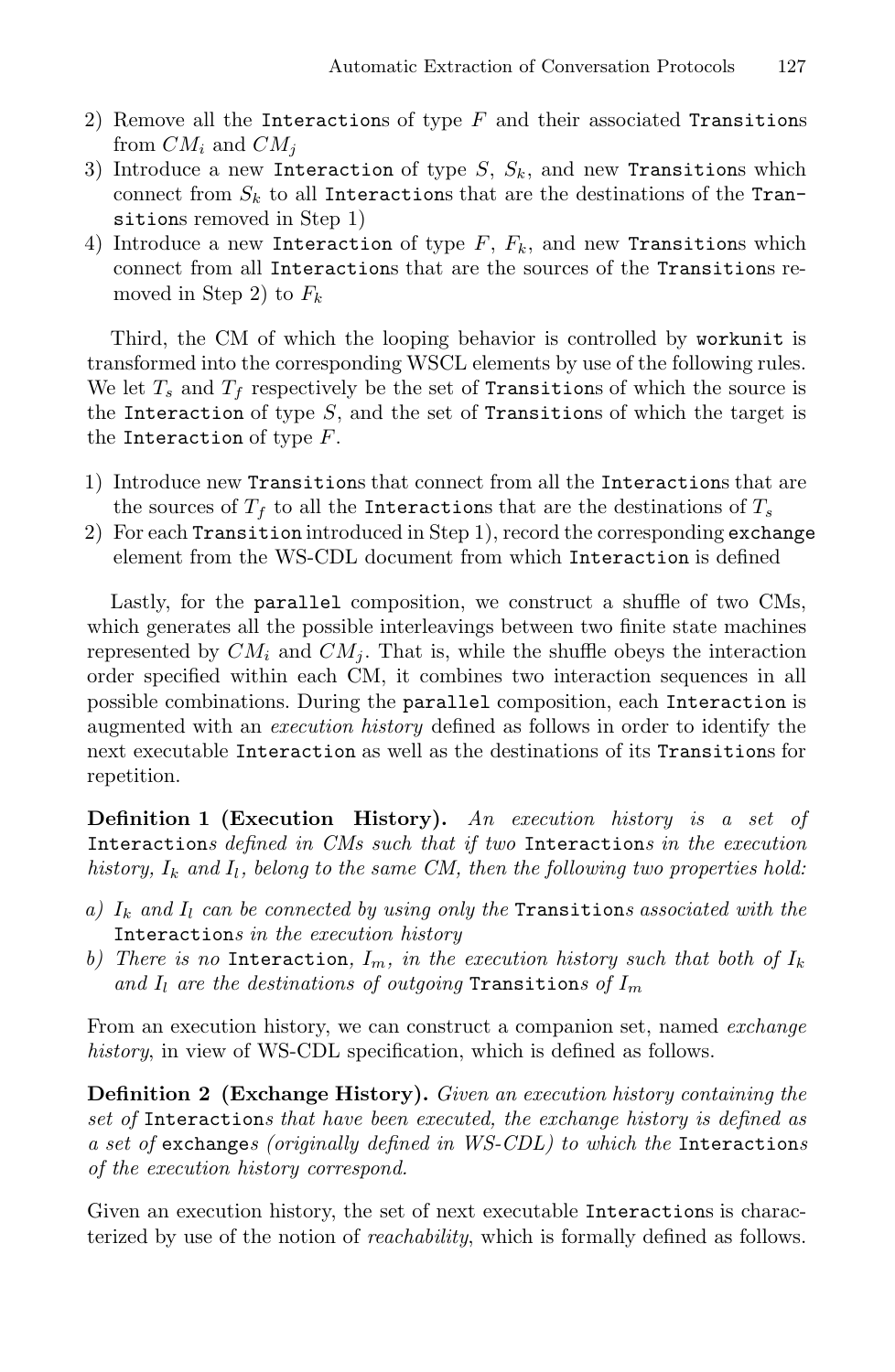**Definition 3 (Reachability).** *Let* <sup>τ</sup> *be the set of* Transition*s associated with an execution history such that i)* Transition*s in* τ *are not defined for modeling repetitions, and ii) they are not associated with the* Interaction*s of type* F *in the execution history. An* Interaction,  $I_k$ *, is said to be reachable from the execution history if the following three conditions are satisfied:*

- *a)* I*<sup>k</sup> is not a member of the execution history*
- $b)$   $I_k$  *is connected from one of the type S* Interaction*s via the* Transition*s in*  $\tau$
- *c) The set defined by adding* I*<sup>k</sup> to the given execution history is also an execution history*

Based on the above definitions, the synthesis procedure for the parallel composition is described below in three phases: merging, repetition handling, and post-processing. The first phase that merges two CMs is formally defined as follows:

- 1) Introduce a new Interaction of type  $S$ ,  $S_k$ , and annotate it with an empty execution history
- 2) For each I that is newly introduced from the previous step, perform Step 3) and go to Step 8)
- 3) For each Interaction, I*r*, defined in the given CMs, perform Step 4) through Step 7), if  $I_r$  is reachable from the execution history of  $I$
- 4) Introduce a new Interaction,  $I_n$ , for each  $I_r$ , and record the original exchange element corresponding to  $I_r$  in  $I_n$
- 5) Annotate  $I_n$  with the execution history generated by adding  $I_r$  to I's execution history
- 6) If there exists an Interaction, I*e*, of which the original exchange element and the exchange history are identical to those of  $I_n$ , then replace  $I_n$  with  $I_e$
- 7) Add a new Transition from I to I*<sup>n</sup>*
- 8) If there is an Interaction that is newly introduced, go to Step 2)

We remark that, in Step 4) of the above merge procedure, recording of the original exchange element defined in the WS-CDL document is necessary to relate an Interaction element of a WSCL specification with the exchange element it refers to. Next, the Transitions defined for handling the loops are taken care of by the following procedure.

- 1) For every **Transition** in the given CMs,  $T_r$ , that is defined for modeling a loop, carry out Step 2) with  $E_r$ , the set of exchange elements recorded in  $T_r$
- 2) For each Interaction,  $I_s$ , whose original exchange is identical to that of  $T_r$ 's source Interaction, carry out Step 3) and Step 4)
- 3) Add the Transitions from  $I_s$  to each Interaction  $I_t$  where  $I_t$  is an Interaction such that the result of subtracting  $I_t$ 's original exchange from  $I_t$ 's exchange history is identical to that of subtracting  $E_r$  from  $I_s$ 's exchange history
- 4) Record E*<sup>r</sup>* for all the Transitions added in Step 3)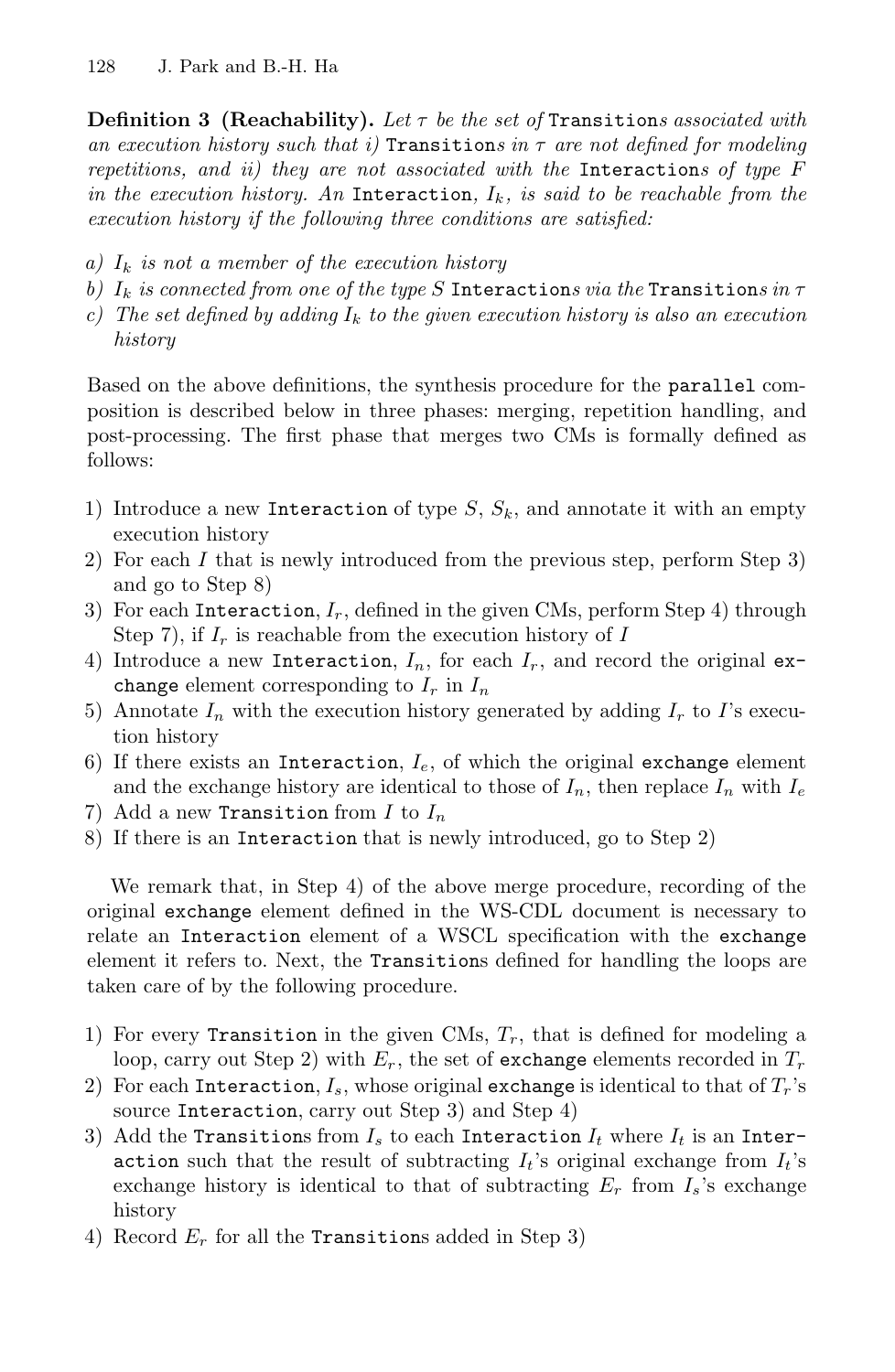

<span id="page-7-0"></span>**Fig. 2.** An example illustrating the synthesis procedure when the parallel composition is performed for the Interaction element with a loop

Finally, we define the following post-processing procedure to produce a valid WSCL document.

- 1) Introduce a new Interaction of type F, F*<sup>k</sup>*
- 2) Introduce Transitions from every Interaction which has no outgoing Transition to F*<sup>k</sup>*
- 3) Remove the CMs that are given as an input and clear the annotations from all Interactions

The process of parallel composition becomes complex particularly when it is applied to the Interaction element that has a loop. In order to more clearly explain the procedures for the loop transformation in conjunction with parallel composition, we consider the example shown in Figure [2.](#page-7-0)

Given a WS-CDL specification shown in Figure [2](#page-7-0) (a), we obtain the partial result shown in Figure [2](#page-7-0) (b) after applying the transformation procedure defined for workunit. In Figures [2](#page-7-0) (b) and (c), each CM is depicted as a state transition diagram with two circles that respectively represent the Interactions of types  $S$ and  $F$  and with rectangles that represent the other Interactions. A Transition is depicted as an arrow while it is shown as a dotted arrow if it is defined for modeling a loop. Furthermore, an Interaction other than those of the types S and  $F$  is also associated with a label that denotes the name of the Interaction as well as the name of the original exchange element it corresponds to. We name the Interactions as  $I_1$ ,  $I_2$ , and  $I_3$ , and their original corresponding exchanges in the WS-CDL document as  $E_1, E_2$ , and  $E_3$ , respectively.

As shown in Figure [2](#page-7-0) (b), the procedure for workunit transformation results in the Transition introduced to model the loop and the associated exchange elements recorded for it (i.e.,  ${E_1, E_2}$ ). We then apply the first phase of the parallel composition, and obtain the intermediate result that can be constructed by removing the dotted arrows and the Interaction of type  $F$  and its incoming transitions from Figure [2](#page-7-0) (c). The execution histories computed during the first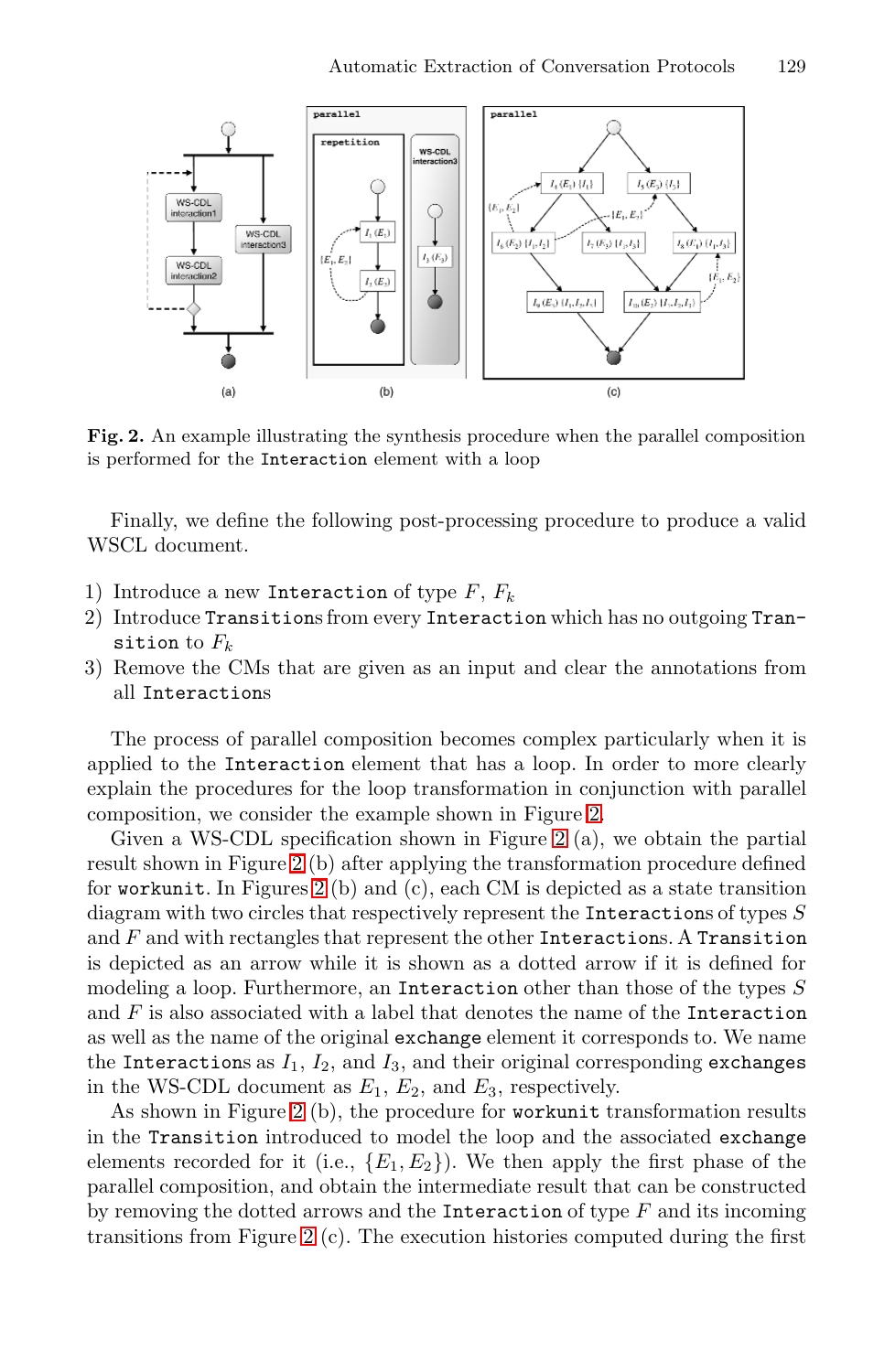phase are recorded as an annotation in the Interaction. For instance,  $I_7$  in Figure [2](#page-7-0) (c) has the execution history of  $\{I_1, I_3\}$  associated with it.

As an example to discuss Steps 3) through Step 7) defined in the first phase of the parallel composition, consider  $I_{10}$  created from  $I_7$  (with the execution history  $\{I_1, I_3\}$  for the first time, due to the fact that  $I_2$  of Figure [2](#page-7-0) (b) is reachable from the execution history  $\{I_1, I_3\}$ . The original exchange element of  $I_{10}$  becomes  $E_2$  since the  $I_2$ 's original exchange is  $E_2$  and the execution history of  $I_{10}$  is computed by adding  $I_2$  to the execution history of  $I_7$ . Hence, the exchange history of  $I_{10}$  then becomes  $\{E_1, E_2, E_3\}$ . Continuing with  $I_8$ , we find that a newly introduced Interaction has the same set of original exchange elements and the exchange history as  $I_{10}$ . Consequently, this new interaction is removed, and the transition between  $I_8$  and  $I_{10}$  is added instead. That is, this example signifies the fact that, when the exchange histories and the corresponding exchange elements are same for two Interactions in WSCL, they can be modeled as a single Interaction.

Step 3) of the second phase of the parallel composition is essentially to invalidate the exchange elements that have already been executed, through identifying the exchange elements that can be re-executed when a repetition occurs. For instance,  $I_{10}$  is a state in which each of exchanges,  $E_1$ ,  $E_2$ , and  $E_3$  have been carried out at least once, and the Transition from  $I_{10}$  to  $I_8$  represents that, the  $E_1$  and  $E_2$  are required to be performed again once the repetition occurs. Note also that, the execution of  $E_3$  is prohibited after  $E_3$  has been executed once. The resulting WSCL after applying all three phases of the parallel composition is shown in Figure [2](#page-7-0) (c).

Given a WS-CDL document that is tree-structured, the proposed synthesis procedure starts from the leaf elements of the document, and then recursively applies the procedures mentioned above to each parent node in the document according to the type of the composition in consideration. We remark that the traversal order by which the procedures are applied does not change the final result.

#### <span id="page-8-0"></span>**4 An Example Application**

In this section, we demonstrate the effectiveness of the proposed approach through an example. We apply the proposed synthesis procedure to the example WS-CDL shown in Figure [1,](#page-3-1) and obtain the WSCL specification with 10 Interactions (two being the Interactions of type S and F) and 17 Transitions after removing the interactions of type  $S$  and  $F$  from the resulting CM.

The detailed steps as well as the intermediate results for generating a WSCL specification out of a WS-CDL document are illustrated in Figure [3.](#page-9-1) First, Figure [3](#page-9-1) (a) shows the given WS-CDL from which the initial CMs are derived as illustrated in Figure [3](#page-9-1) (b). For the sake of simplicity, we rename the original exchange elements of the WS-CDL as follows:  $E_1$  for the 'sendId' exchange el-ement of 'Login' Interaction of Figure [1,](#page-3-1) and  $E_2$  for the 'exchangeAudioInfo' exchange element of 'Audio Setup' Interaction of Figure [1,](#page-3-1) and so on.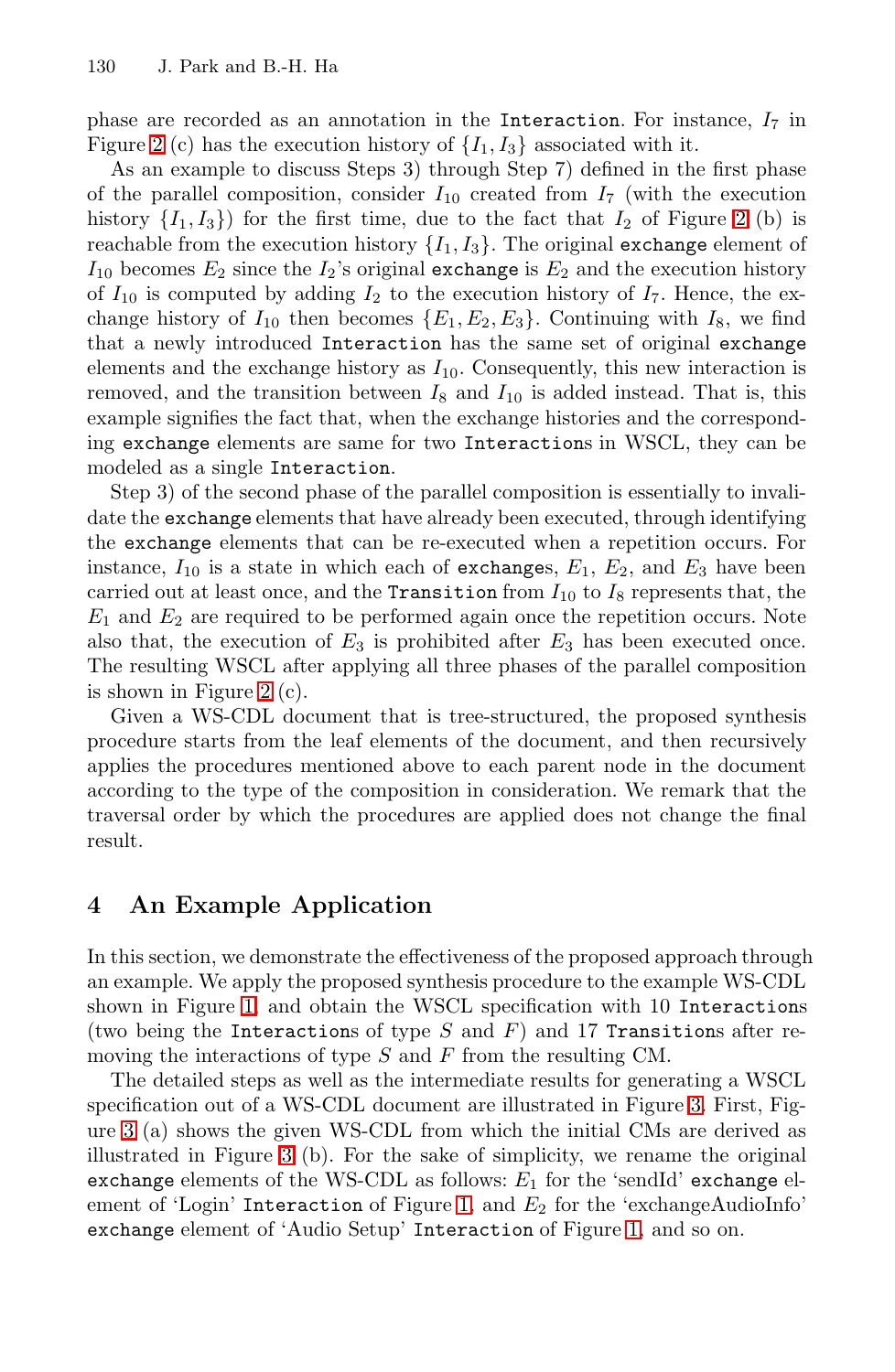

**Fig. 3.** Illustration of steps for automatically generating a WSCL specification

<span id="page-9-1"></span>For each CM, the Interactions of type  $S$  and  $F$  are represented as circles while the other Interactions are represented as rectangles with a label denoting the name of the Interaction and the name of the original exchange element it corresponds to. For instance,  $I_9(E_4)$  of the step (e) indicates that the name of Interaction is  $I_9$  and the original exchange element in WS-CDL it refers to is  $E_4$  (i.e., 'exchangeCurvedWallInfo' element in Figure [1\)](#page-3-1). Furthermore, Transition elements of WSCL are represented as arrows except those Transitions introduced to model the loop, which are represented as dotted arrows.

Figure [3](#page-9-1) (c) shows the intermediate result after applying the rules defined for the choice composition, and Figure [3](#page-9-1) (d) shows the result of transforming the workunit control structure. Finally, Figures [3](#page-9-1) (e) and (f) respectively show the results obtained after the parallel and sequence compositions are performed.

#### <span id="page-9-0"></span>**5 Conclusion**

The recently emerged web services choreography languages such as WS-CDL and WSCL represent significant steps towards building platform-independent, distributed, flexible web service applications. In this paper, we addressed the problem of automatically generating a conversation protocol that represents the